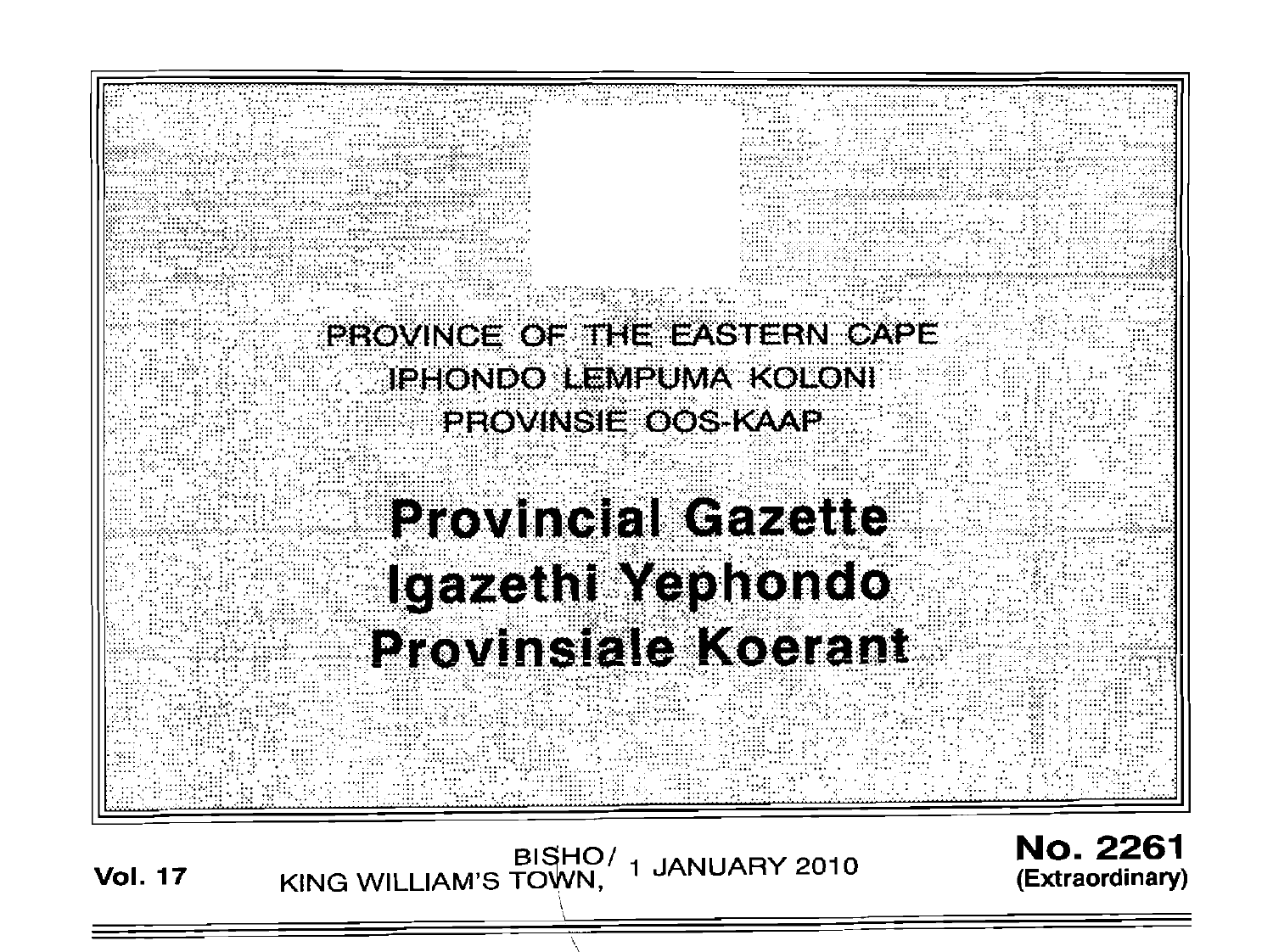No.

## IMPORTANT NOTICE

The Government Printing Works will not be held responsible for faxed documents not received due to errors on the fax machine or faxes received which are unclear or incomplete. Please be advised that an "OK" slip, received from a fax machine, will not be accepted as proof that documents were received by the GPW for printing. If documents are faxed to the GPW it will be the sender's responsibility to phone and confirm that the documents were received in good order.

Furthermore the Government Printing Works will also not be held responsible for cancellations and amendments which have not been done on original documents received from clients.

# CONTENTS • INHOUD

*Page Gazette* No. No.

### GENERAL NOTICES

|  | 2261 |
|--|------|
|  | 2261 |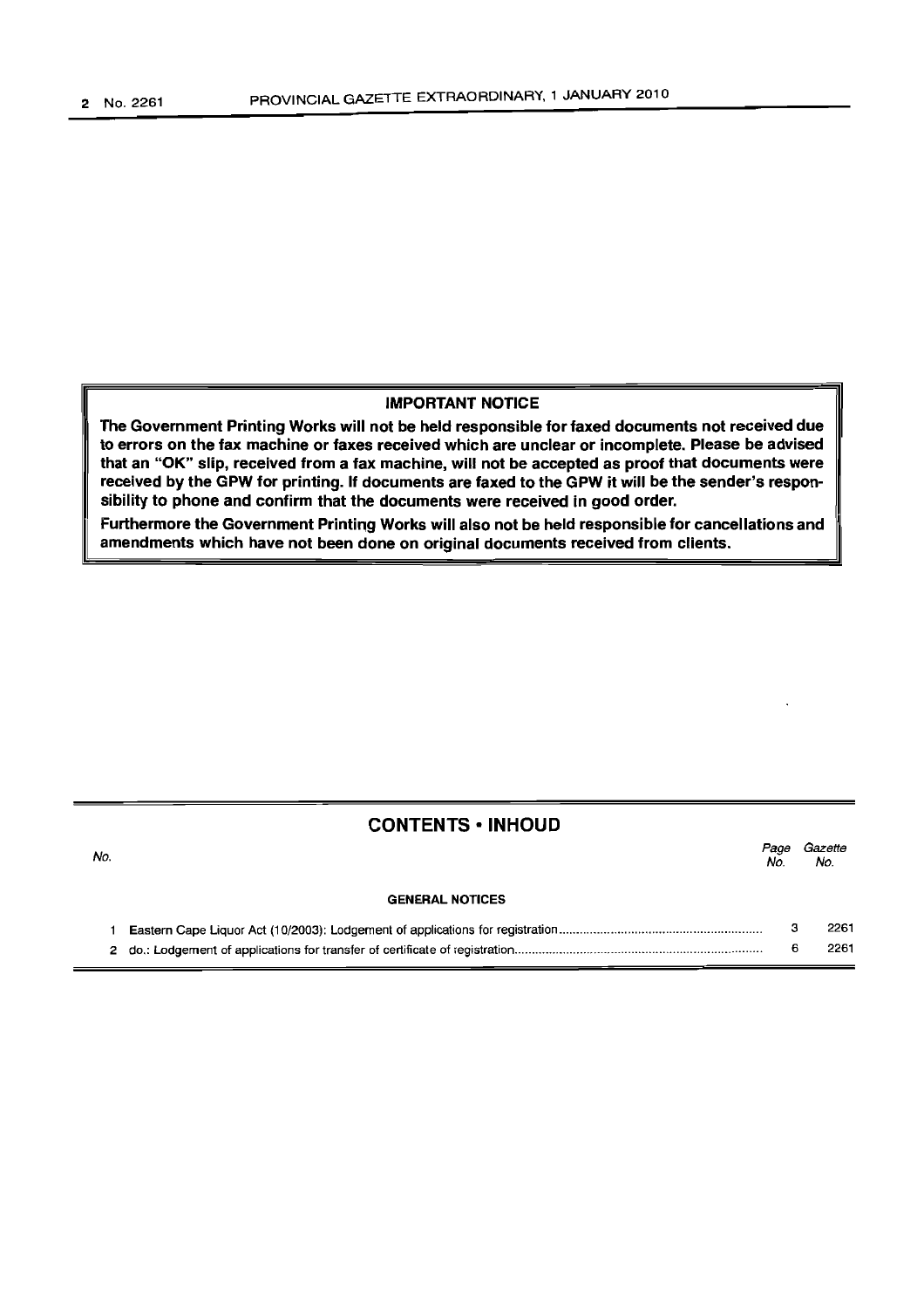# GENERAL NOTICES

No.1

1. CM3 [Reg 4 (1)]

#### EASTERN CAPE UQUOR ACT, 2003 (Act No. 10 of 2003) NOTICE OF LODGEMENT OF APPLICATIONS FOR REGISTRATION

Notice is hereby given that the applications for registration, particulars of which appear in the Schedule hereunder, have been lodged with the Board.

Interested parties may, free of charge, inspect any application which appears in the Schedule hereunder and may within twenty one days of this notice, lodge with the Board written representations in support of, or written objections.

### THEMBI ZONO - GXOYlYA EASTERN CAPE LIQUOR BOARD 23 December 2009

### **SCHEDULE**

| 1                                   |                  | $\mathbf{2}$                        | 3                                   | 4                                   | 5                                                                                             |
|-------------------------------------|------------------|-------------------------------------|-------------------------------------|-------------------------------------|-----------------------------------------------------------------------------------------------|
| <b>Application</b><br><b>Number</b> |                  | Name and<br>number of Ward          | Kind of registration<br>applied for | <b>Kind of liquor</b><br>to be sold | Name under which business is<br>to be conducted and particulars<br>of the erf, street or farm |
| 1.                                  | <b>ECP 17703</b> | Ward 60 NMMM                        | Consumption on and<br>off premises  | All kinds                           | Ta Thero'd Tavern, 48 Felece Str,<br><b>Wells Estate, PE</b>                                  |
| 2.                                  | <b>ECP 17704</b> | Ward 54 Kouga<br>Municipality       | Consumption on and<br>off premises  | All kinds                           | Fiesta's George's Tavern, Erf 565<br>Mandela Village, Nompumelelo,<br>Humansdorp              |
| З.                                  | ECP 17705        | Ward 10<br>Ngqushwa<br>Municipality | Consumption on and<br>off premises  | All kinds                           | Tamie's Tavern, Zanyokwe Loc,<br>Keiskammahoek                                                |
| 4.                                  | <b>ECP 17706</b> | Ward 7 Kouga<br>Municipality        | Consumption on and<br>off premises  | All kinds                           | Quinton's Tavern, Plot 503, Shirley<br>Str, Greenfields, Hankey                               |
| 5.                                  | <b>ECP 17707</b> | Ward 7 Kouga<br>Municipality        | Consumption on and<br>off premises  | All kinds                           | Phumia's Tavern, 367 Phase Two,<br>Thornhill, Hankey                                          |
| 6.                                  | <b>ECP 17708</b> | Ndlambe<br>Municipality             | Consumption off<br>premises         | All kinds                           | Khaya's Tavern, 2554 Freestone,<br><b>Bathurst</b>                                            |
| 7.                                  | <b>ECP 17709</b> | <b>BCM</b>                          | Consumption on and<br>off premises  | All kinds                           | Khaya's Club, 4749 Tyutyu Loc,<br><b>Bhisho</b>                                               |
| 8.                                  | <b>ECP 17710</b> | Ngqushwa<br>Municipality            | Consumption on and<br>off premises  | All kinds                           | Tami Tavern, Zanyokwe Loc,<br>Keiskammahoek                                                   |
| 9.                                  | <b>ECP 17711</b> | Ward 3 Ngqushwa<br>Municipality     | Consumption on and<br>off premises  | All kinds                           | Maselwa Tavern, Ngquthu Loc,<br>King Williams Town                                            |
| 10.                                 | <b>ECP 17712</b> | <b>BCM</b>                          | <b>Special Event</b>                | All kinds                           | Ironman 70.3 South Africa, Orient<br>Beach Complex, Quigney, EL                               |
| 11.                                 | <b>ECP 17713</b> | Ward 4 NMMM                         | Consumption on and<br>off premises  | All kinds                           | Thembie's Place, N123, 4R<br>Ndlovini Str, Walmer, PE                                         |
| 12.                                 | <b>ECP 17714</b> | Ward 7 NMMM                         | Consumption off<br>premises         | All kinds                           | Lucien's Place, 31 Brown Str,<br>Schauderville, PE                                            |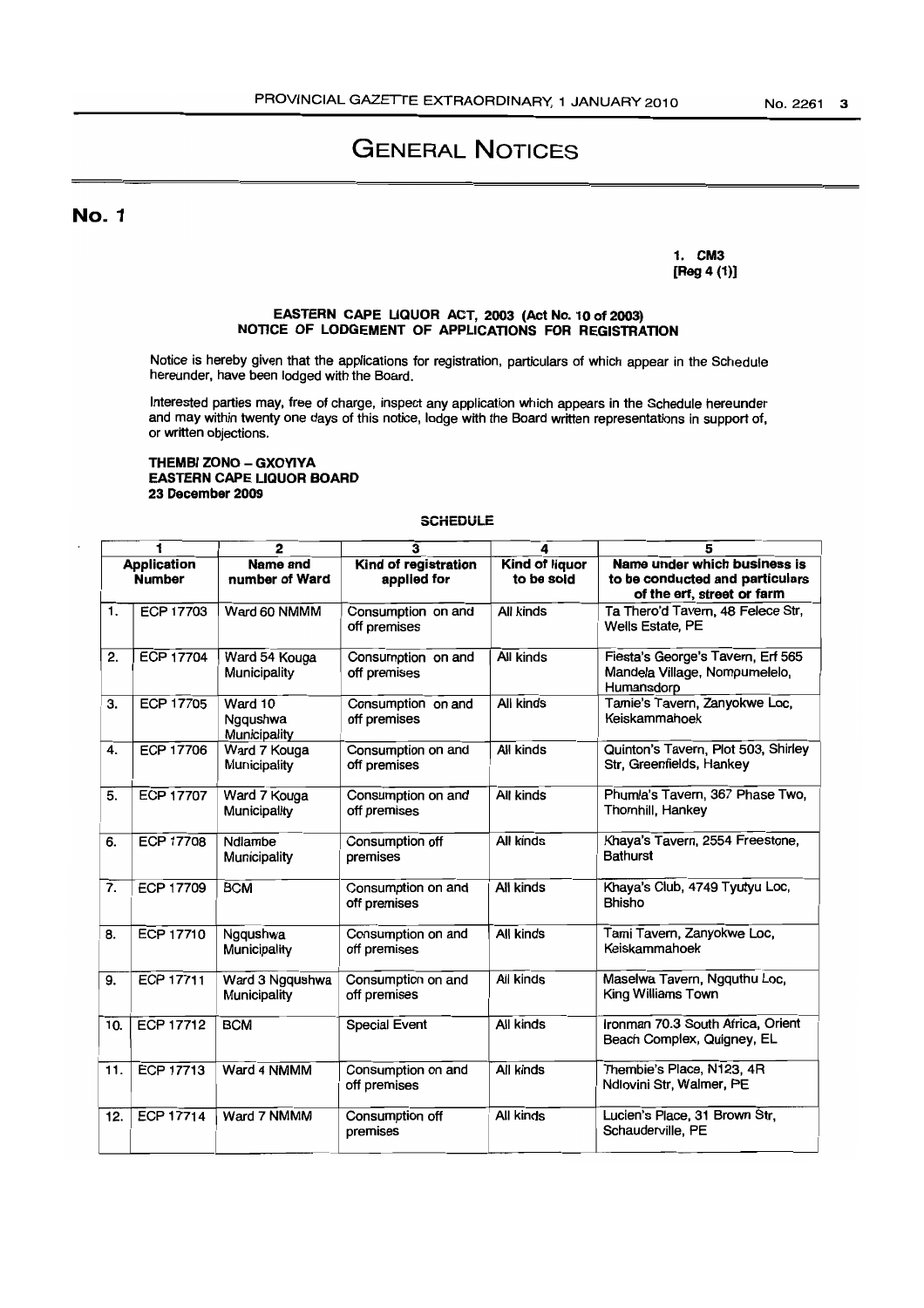| 13. | <b>ECP 17715</b> | Ward 22 NMMM                                | Consumption on and<br>off premises | All kinds        | Wela's Tavern, 3243 Daku Rd,<br>Kwa Zakhele, PE                             |
|-----|------------------|---------------------------------------------|------------------------------------|------------------|-----------------------------------------------------------------------------|
| 14. | ECP 17716        | Ward 41 NMMM                                | Consumption on and<br>off premises | All kinds        | Shane Place, 3 Apricot Str,<br>Jacksonville, PE                             |
| 15. | <b>ECP 17717</b> | Ward 27 NMMM                                | Consumption on and<br>off premises | All kinds        | Garage's Tavern, 27389 Maya Str,<br>Soweto On Sea, PE                       |
| 16. | ECP 17718        | Ward 2 Inxuba<br>Yethemba<br>Municipality   | Consumption on and<br>off premises | All kinds        | Siza's Inn, 38 Mhlaba Avenue,<br>Midros, Middelburg                         |
| 17. | <b>ECP 17719</b> | Ward 1<br>Umzimvubu<br>Municipality         | Consumption on and<br>off premises | All kinds        | Corner Tavern, Brooksnek A/A,<br>Mount Ayliff                               |
| 18. | <b>ECP 17720</b> | Ward 8 Kouga<br>Municipality                | Consumption on<br>premises         | All kinds        | Trapkap, 19 Oosterland Str,<br>Jeffreys BAy                                 |
| 19. | <b>ECP 17721</b> | Ward 3 Great Kei<br>Municipality            | Consumption on and<br>off premises | <b>All kinds</b> | Jola's Tavern, Site No. 70534,<br>Mangqukela Loc, Mooiplaas                 |
| 20. | <b>ECP 17722</b> | Ward 60 NMMM                                | Consumption on<br>premises         | All kinds        | White House Restaurant, 24 3 <sup>rd</sup><br>Avenue, St Georges Strand, PE |
| 21. | ECP 17723        | Ward 2 Gariep<br>Municipality               | Consumption off<br>premises        | All kinds        | Raga's Bottle Store, 4 Venter Str,<br>Steynsburg                            |
| 22. | <b>ECP 17724</b> | Ward 8 Inxuba<br>Yethemba<br>Municipality   | Consumption on and<br>off premises | All kinds        | White House Tavern, 75<br>Haartebees Str, Michausdal,<br>Cradock            |
| 23. | <b>ECP 17725</b> | Ward 8 Inxuba<br>Yethemba<br>Municipality   | Consumption on and<br>off premises | All kinds        | Tabest's Tavern, 44 Kudu Str,<br>Michausdal, Cradock                        |
| 24. | ECP 17726        | Ward 2<br>Camdeboo<br>Municipality          | Micro Manufacturing                | All kinds        | Graafff Reinet Museum's, No.1<br>Murray Str, Graafff Reinet                 |
| 25. | <b>ECP 17727</b> | Ward 1 Blue<br>Crane Municipality           | Consumption on and<br>off premises | All kinds        | Yellow House Tavern, 789<br>Raymond Str, Bhongweni,<br>Cookhouse            |
| 26. | ECP 17728        | Ward 44 NMMM                                | Consumption on and<br>off premises | All kinds        | Vovo's Tavern, 97 Nene Str, Kwa<br>Nobuhle, Uitenhage                       |
| 27. | ECP 17729        | Ward 31 NMMM                                | Consumption off<br>premises        | All kinds        | FIA G's, 24 Kadett Str, Balfour<br>Heights, PE                              |
| 28. | ECP 17730        | Ward 11 NMMM                                | Consumption on and<br>off premises | All kinds        | Victory Diner, Shop 4, Ting Jong<br>Building, 242 Durban Rd, Korsten,<br>PE |
| 29. | ECP 17731        | Ward 60 NMMM                                | Consumption on<br>premises         | All kinds        | Campr Shop, 4 Hasting Str,<br>Swaartkops, PE                                |
| 30. | <b>ECP 17732</b> | Ward 01<br>Ntabankulu<br>Municipality       | Consumption on and<br>off premises | All kinds        | Nxuba's Tavern, Dumsi A/A,<br>Tembisa Loc, Tabankulu                        |
| 31. | ECP 17733        | Ward 24<br>Umzimvubu<br><b>Municipality</b> | Consumption on and<br>off premises | All kinds        | Ntsele's Tavern, Mvumelwano Loc,<br><b>Mount Frere</b>                      |
| 32. | <b>ECP 17734</b> | Ward 4 Matatiele<br>Municipality            | Consumption on and<br>off premises | Ali kinds        | Monateng Tavern, Sibi A/A,<br>Ezikhalini Loc, Matatiele                     |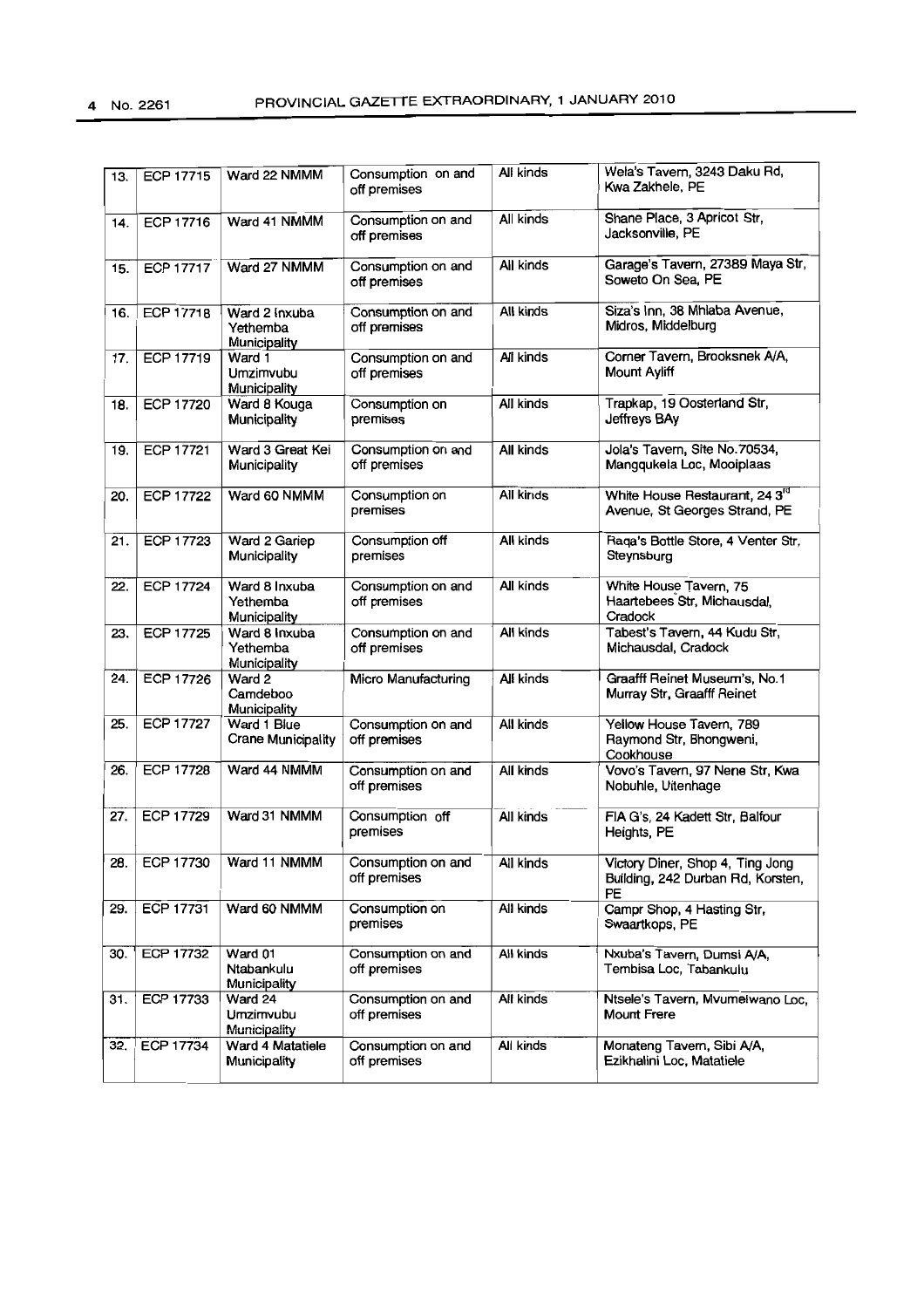| 33. | <b>ECP 17735</b> | Ward 1 Matatiele<br>Municipality      | Consumption on and<br>off premises | All kinds | Makholpkweng Tavern,<br>Ramohlakoana A/A, Maritseng Loc,<br>Maluti |
|-----|------------------|---------------------------------------|------------------------------------|-----------|--------------------------------------------------------------------|
| 34. | ECP 17736        | Ward 9 Matatiele<br>Municipality      | Consumption on and<br>off premises | All kinds | Njabulo Tavern, Makhoba A/A,<br>Kwa Shenxa Loc, Matatiele          |
| 35. | ECP 17737        | Ward 14 Port St<br>Johns Municipality | Consumption on and<br>off premese  | All kinds | Nobonke Tavern, Upper Ntafufu,<br>Gangatha Loc. Lusikisiki         |
| 36. | <b>ECP 17738</b> | <b>NMMM</b>                           | <b>Special Event</b>               | All kinds | Red House River Mile, Erf 33 River<br>Rd, Red House, PE            |